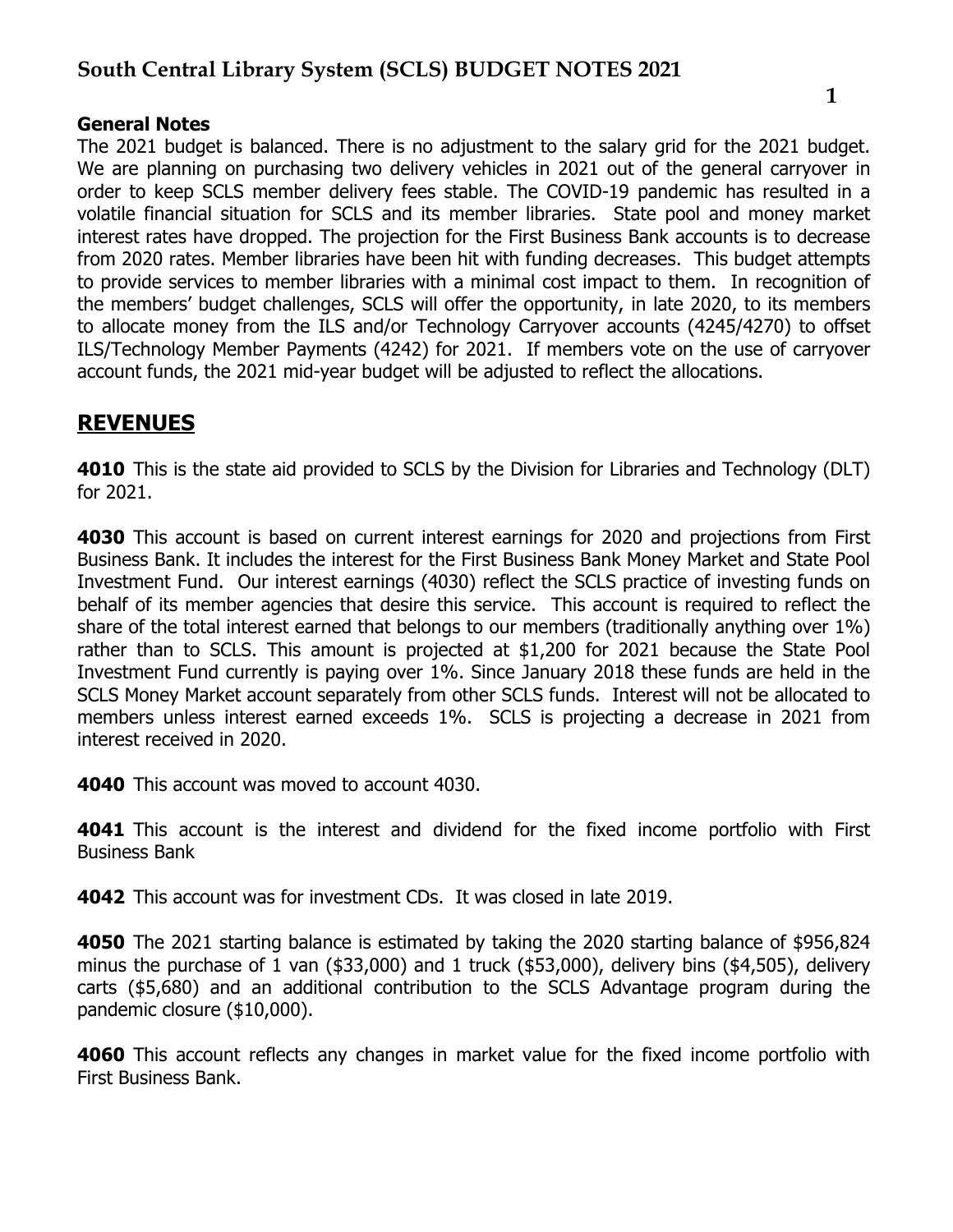4090-4110 Green and Sauk Counties. In 2020 SCLS discontinued its role as fiscal agent for the two counties.

4120 Adams, Dane, Portage, Columbia, Green, Sauk and Wood counties contract for a portion of the cost of delivery services. This account represents funds paid by both the counties and the member libraries. SCLS is returning to 2019 prices.

4130 This account is for Link Express. It is for additional delivery service for various nonmember agencies.

**4150** Reflects projected vehicle sales for 2021.

**4170** Our intersystem and multi-type delivery services link together major library resources of all kinds throughout the state. These services benefit SCLS because our libraries, who are very active participants in the statewide interlibrary loan network, have ready access to statewide delivery at no direct cost to their individual municipalities. This account includes Multi-type and Statewide delivery. SCLS is returning to 2019 prices for its primary customers which is a decrease from 2020.

**4180** This account reflects the projected income earned through special delivery services.

4220 SCLS and the Wisconsin Library Association (WLA) share quarters in the facility at 4610 S. Biltmore Lane. WLA has vacated their office space and is looking to find a replacement tenant for the space. In 2020 SCLS lowered the rent to WLA with its budget savings.

4241 This fund includes Bibliotheca support, maintenance and MyPC fees charged to members.

4242 This sum represents the fees paid toward ILS and Technology expenses by SCLS member libraries based on the member approved Technology Services Cost Formula. In recognition of the members' budget challenges, SCLS will offer the opportunity, in late 2020, to its members to allocate money from the ILS and/or Technology Carryover accounts (4245/4270) to offset ILS/Technology Member Payments (4242) for 2021. If members vote on the use of carryover account funds, the 2021 mid-year budget will be adjusted to reflect the allocations.

**4243** This is a new account to receive money from systems that are contributing to the statewide back up collaboration project.

**4245** This account is for technology funds that are carried over from 2020 and includes unspent capital and carryover account funds. These funds are used to replace hardware on a 5 year cycle; routers and switches are replaced on a 6 year rotation and software on a 3 year cycle. It is also used for unexpected expenses, such as consulting fees. If members vote to allocate money from this account to reduce 2021 member payments, it will be reflected in the 2021 mid-year budget adjustment.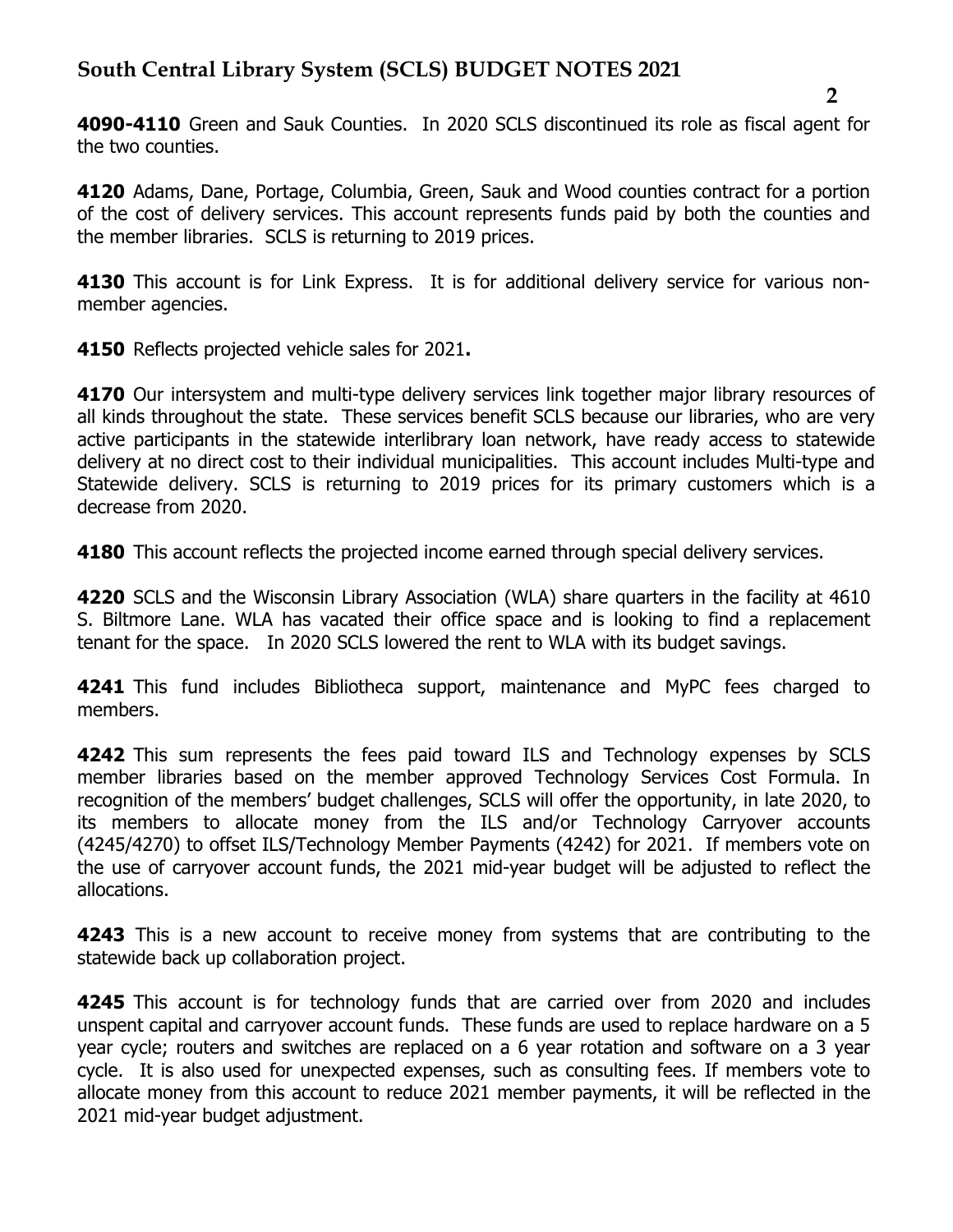4270 This account is a reserve for development costs beyond the budgeted amount in ILS Contracted Development (5535), future ILS development and for start-up fees and unexpected costs. Unexpected costs have included new SIP profiles and a Talking Tech server upgrade. There is no planned build-up of funds. It also contains ILS funds that were carried over from last year and carryover funds. It is the funds that are carried over from 2020. If members vote to allocate money from this account to reduce 2021 member payments, it will be reflected in the 2021 mid-year budget adjustment.

4280 This account represents the fees charged by SCLS to provide consulting services outside of the SCLS system or to members for consulting services provided at a cost recovery rate.

4290 This account reflects the administrative fees charged by SCLS to the SCLS Foundation's participating members for administrative expenses and staff time related to managing this fund. It is based on the 2019 and 2020 YTD performances.

**9102** This non-competitive Library Services and Technology Act (LSTA) grant has been eliminated.

**9113** This is a non-competitive LSTA grant. It will provide additional support for the statewide portion of our delivery service, thus reducing each public library system's required contribution to the service.

- 9120 This grant was eliminated for 2021.
- **9125** This grant was eliminated for 2021.
- 9140 This grant was eliminated for 2021.
- **9145** This grant was eliminated for 2021.
- 9156 This grant was eliminated for 2021.
- **9158** This grant was eliminated for 2021.
- **9160** This service has been rolled into the Technology Services Cost Formula.
- **9165** This is an account for a LSTA Backup Collaboration project.

**9170** This is the members' contribution to pay for the Wisconsin Public Library Consortium (WPLC) statewide e-content purchasing pool. This account includes members' purchase of additional OverDrive titles (\$20,000) through the Advantage program. There is a 5% increase for the OverDrive portion. Transparent Language is also included.

**9175** This is an account for a LSTA Digitization Collaboration project with the Manitowoc-Calumet Library System which was completed in 2020.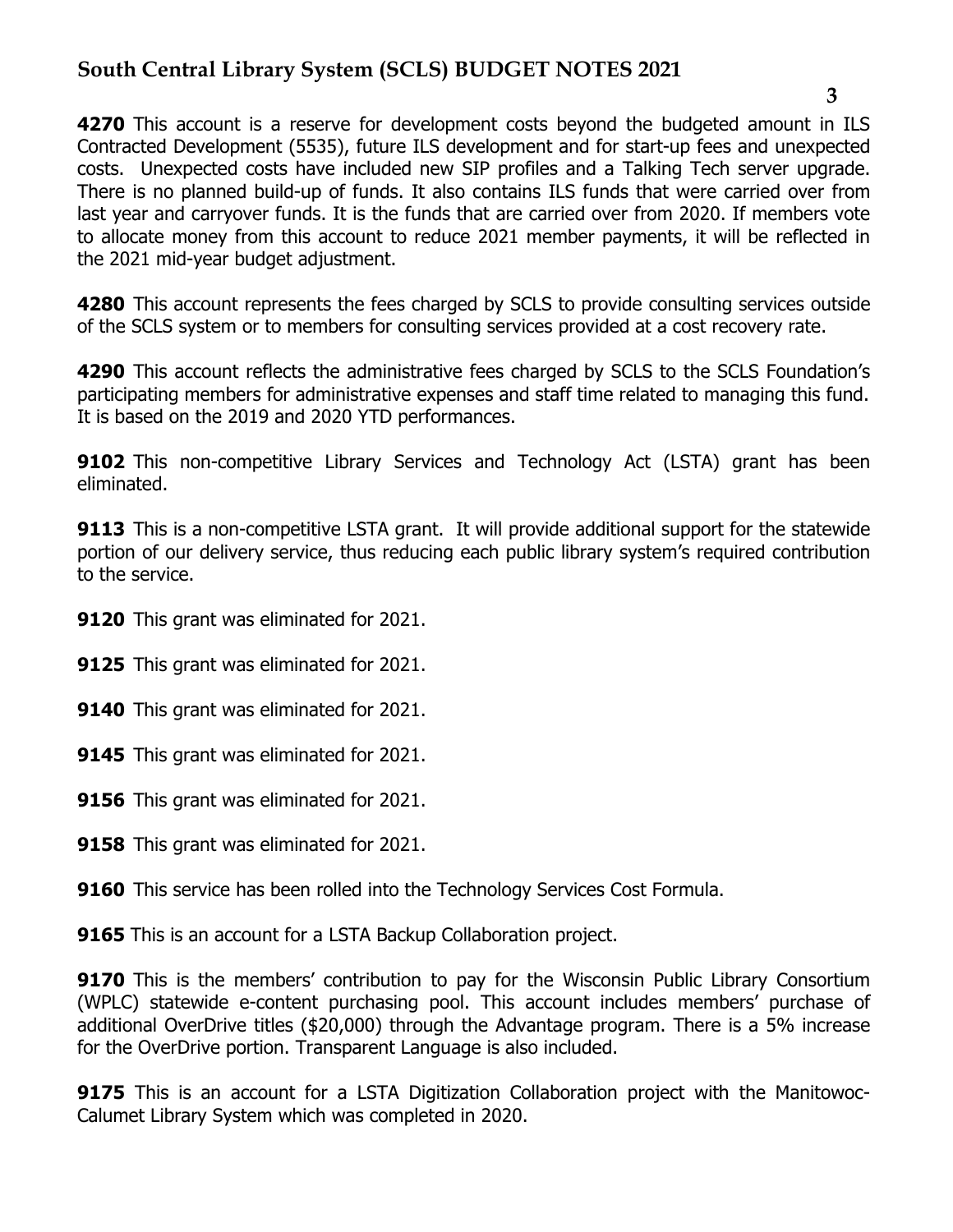# PROJECTED REVENUE TOTAL: \$8,435,321.80

### EXPENDITURES

#### INTERLOAN AND RESOURCE SERVICES

**5130** This account includes two agreements with our system resource library, Madison Public Library (MPL). The first, our statutory contract, pays for backup interlibrary loan and reference service. The second, our supplementary contract, purchases in-demand items. These agreements fund a wide range of services for all system residents, including the percentage of our population that resides in Madison. SCLS will pay the entire agreement to Madison Public Library including SCID (on demand items). \$6,000 of the SCID portion will be dedicated to the system's Advantage purchases.

**5230** If library materials from our system member libraries are lost or damaged during the interlibrary loan process, the patron responsible is charged. If, however, physical damage to the item occurs because of our delivery service, then the system makes good on such losses, up to the amount in this account. It is based on past expenditures.

**5260** Funding for this account was eliminated in 2014 as a cost savings measure with the approval of the members.

**5310** This account funds our interlibrary loan charges. It includes the OCLC WorldShare ILL subscription. MAD uses the OCLC (WIM) code. The invoice for WIM includes MAD acting as a clearinghouse for members and MID (WPY) and BAR (WPI). MFD has never received an invoice for its ILL use from OCLC. We assume it is included in the (WIM) invoice. The (WIM) invoice does not include the fees for STP (WSP/WJQ). STP receives a separate invoice. SCLS includes the STP invoice in its budget. STP, MID and BAR only borrow. MFD (WGM) borrows and lends through OCLC. The OCLC IFM Fees are credits we receive when we loan materials that are later used to "pay" for when we borrow from OCLC libraries that charge.

This account also includes WISCAT expenses which are paid to Resources for Libraries and Lifelong Learning of DPI. SCLS pays the WISCAT licenses for MAD, MID, STP and MFD as the clearinghouse. BAR does not use WISCAT. dpi.wi.gov/RL3/resources/wiscat/licensing OCLC is holding all prices flat for 2021.

5320 This account covers the cost of the OCLC WorldCat Discovery subscription (FirstSearch) database that is used by members and patrons. It also pays our WPLC membership, which includes funding OverDrive platform costs. 100% of WiLS membership fees are included in this account, as is the SRLAAW membership fee. SCLS pays for every library to be a member of WiLS. The SRLAAW fee includes advocacy work by WLA. MAD pays for half of the advocacy work as a member of SRLAAW and is billed directly by WLA. Wisconsin Recollection fees are paid by WPLC, including MCM fees.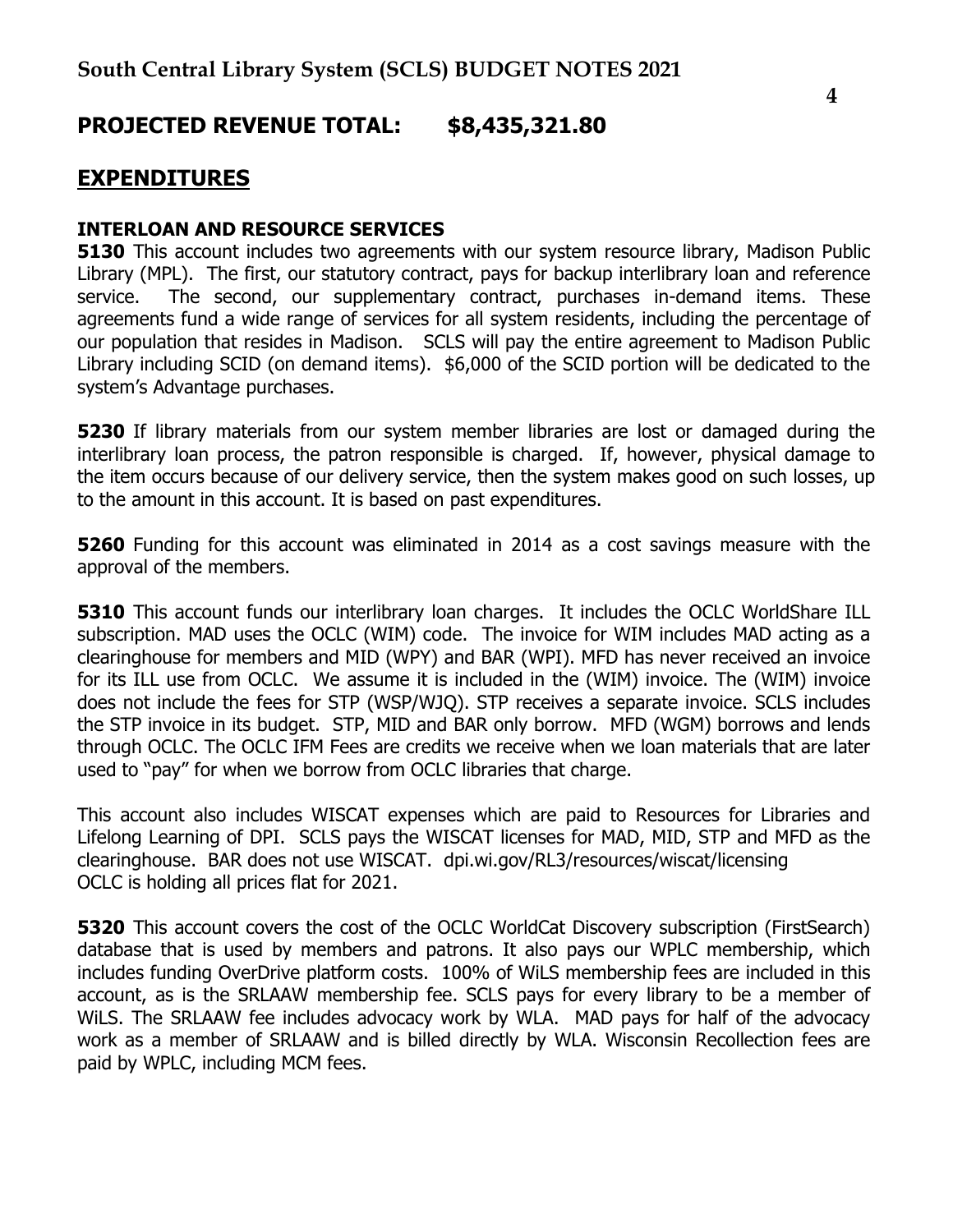#### MULTI-TYPE LIBRARY COOPERATION

**5510** SCLS works to develop multi-type cooperation and partnerships throughout the system, and to fulfill our statutory mandates related to multi-type libraries. This account funds 25% of the Multi-type Consultant/Continuing Education Consultant who is to develop and manage our multi-type activities at 10 hours per week of the position. The other 75% of the position is in account 6010.

#### ILS/TECHNOLOGY SERVICES

5530 This account pays for on-going ILS support currently provided by PTFS/LibLime.

**5535** This account pays for additional development to the Koha product via PTFS/LibLime.

**5540** This account pays for add-ons to the ILS system. This includes enhanced content for the catalog, Syndetics Solutions, and Library Anywhere mobile catalog. In 2021 Library Anywhere will be replaced with the Solus app. Any expense that exceeds the amount budgeted for Library Anywhere will be paid out of the ILS Carryover for Future Development account 5590.

**5545** This account pays for the phone lines and local/long distance charges for the telemessaging system. It includes maintenance for the Talking Tech phone and text notifications.

**5550** This account pays the salary costs of the staff members required to manage the ILS. Circulation Services Consultant—100% Help Desk Technician – 20% ILS Support Technicians I - 100% ILS Support Technician II - 100% Metadata Specialist - 100% Software Support Specialist – 20% Technical Services Consultant - 100% Web Services Consultant - 10%

**5551** This account funds the contract with Madison Public Library (MPL) for the provision of cataloging services to all LinkCat member libraries, including MPL. This account also funds all OCLC charges related to cataloging.

**5552** This account pays for vendor authority control for our database and authority control tools from Library of Congress for staff.

**5555** This account covers the annual maintenance contracts for all the Cisco hardware including switches and routers. The Cisco SmartNet maintenance subscription allows us to download and install the latest firmware updates, as well as access to Cisco technical support.

**5560** This account includes over 150 network switches and routers located in each member library, the primary servers located at SCLS Headquarters (Windows, Web, E-mail, etc.) as well as the UPS power backup units located at SCLS HQ. Each piece of equipment is slated for replacement on a 6-year cycle.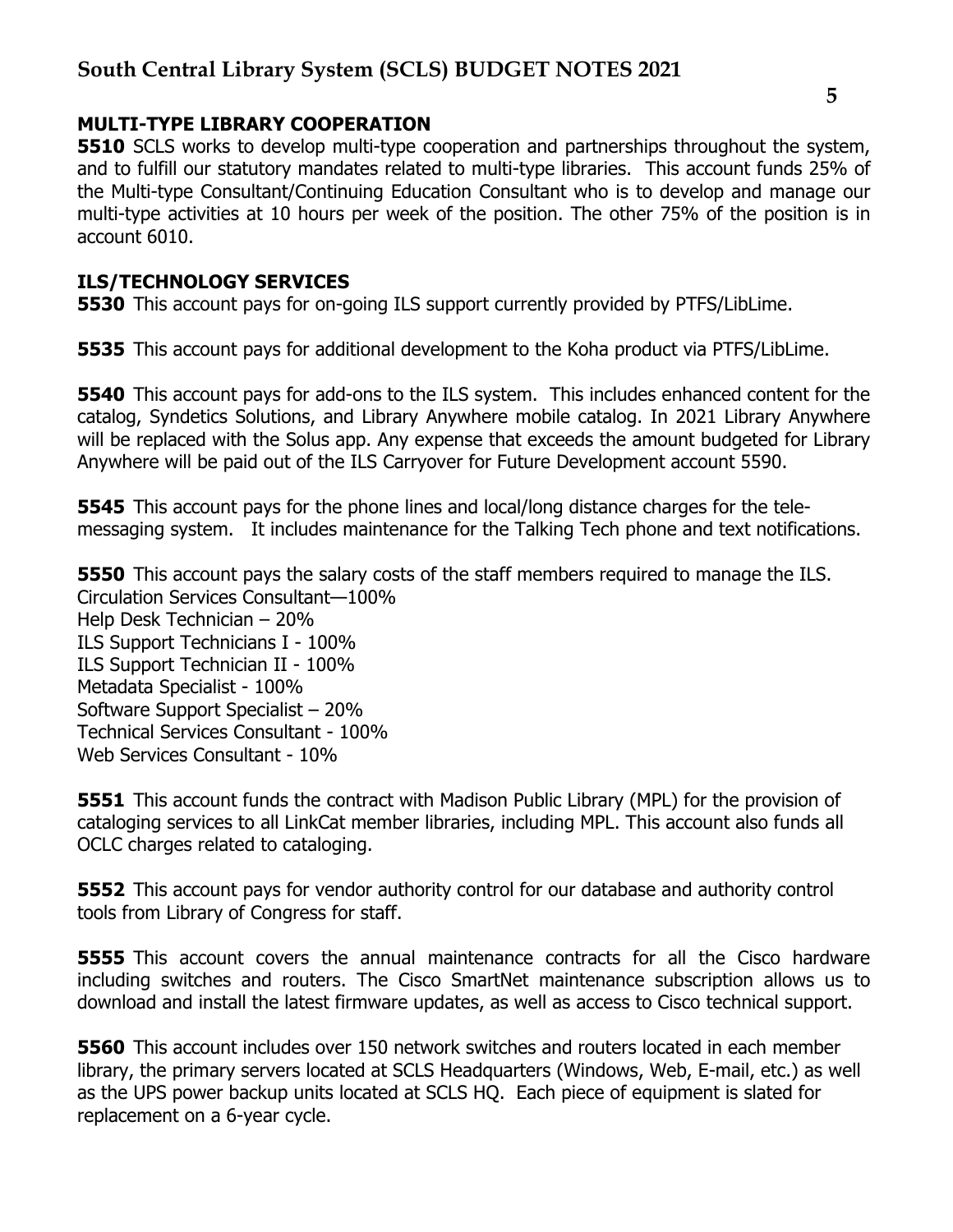**5565** Included in this account are the various software licenses installed on SCLS-supported PCs, both Patron and Staff. This account also includes the central software licenses for servers.

**5570** This account covers expenses for the computer technicians, including miscellaneous cables, peripherals, and cell phone expenses. It includes minor software subscriptions necessary to support member libraries.

**5575** This account pays for all charges for the SCLS network internet connections and connections to libraries participating on the SCLS network. These costs include the BadgerNet TEACH lines for libraries currently participating in the SCLS network, WiscNet charges (for Internet service and membership), private vendors (Charter) and annual costs for the Madison Unified Fiber Network (MUFN).

**5580** This account pays the salary costs of the technology staff members: Data Services Consultant-100% Field Services Technician – 100% Help Desk Technician – 80% IT Support Specialist – 100% Network Administrator – 100% Software Support Specialist – 80% Systems Administrator—100% Technology Project Administrator – 100% Technology Services Coordinator – 100% Technology Solutions Architect – 100%

**5585** This account is for technology funds that are carried over from 2020 and includes unspent capital and carryover account funds. These funds are used to replace hardware on a 5 year cycle; routers and switches are replaced on a 6 year rotation and software on a 3 year cycle. It is also used for unexpected expenses, such as consulting fees.

**5590** This account is a reserve for development costs beyond the budgeted amount in ILS Contracted Development (5535), future ILS development, start-up fees and unexpected costs. There is no planned build-up of funds. It contains ILS funds that were carried over from last year, carryover funds and unspent capital.

**5591** This account is for the MyPC maintenance fees for licenses.

5592 This account utilizes salary and network savings which are used to pay for contracted services and firewall work.

**5595** This account records expenditures paid for with funds contributed by other systems for the statewide back up collaboration project.

**9161** These account expenses are now included in the Technology Services Cost Formula.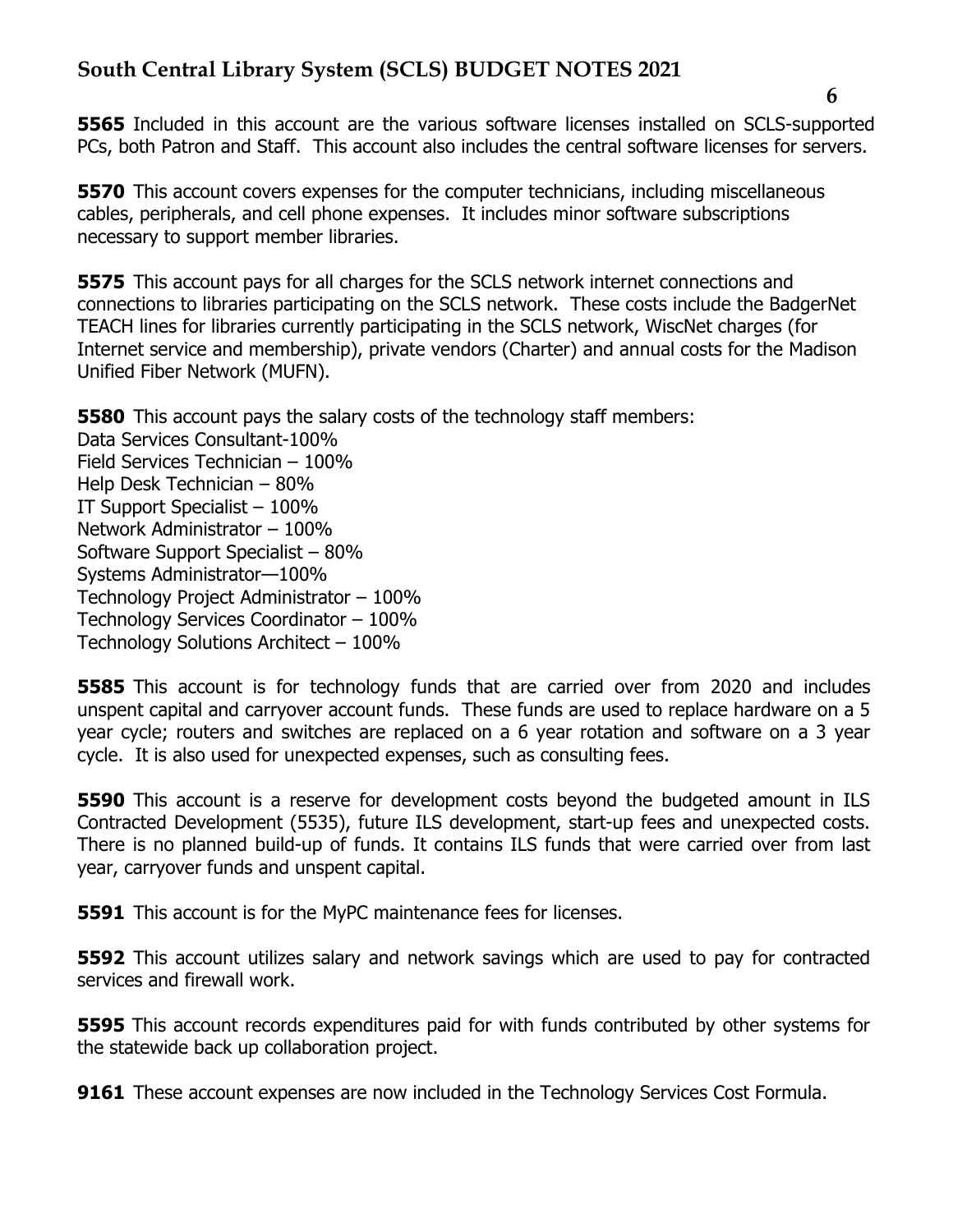#### PUBLIC INFORMATION SERVICES

**5710** This account funds employees involved in our public information service, including 100% of the Consulting Services Coordinator, 70% of the Building & Design Consultant (other 30% in account 6010) and 90% of the Web Services Consultant (remainder in account 5550). In 2016 the Web Services Consultant costs allocated to the consultants were increased from 70% to 90%. This directs more state aid to offset costs for member ILS & technology fees.

**5740** This account pays for contracted printing services from MPL, Badger State Industries and other sources.

**5750** This category pays for the art, office, and computer supplies necessary to our public information service, and for "free-lance" art services when required.

**5760** This account covers equipment purchases, the lease for the copier at SCLS Headquarters, and all printing done on said copier.

**5770** This account allocates funds for product/service awareness. It was eliminated as a cost savings measure in 2014.

#### CONSULTANT SERVICES

6010 This account funds all consultant staff, including 75% of our Continuing Education & Multi-type Consultant (remainder in account 5510); 100% Youth Services & Outreach Consultant, 20% of the System Director (remainder in account 7610); 30% of the Building & Design Consultant (remainder in account 5710), 100% Digitization Specialist and 100% Workforce Development Specialist.

6040 This account funds SCLS representation at American Library Association conferences and the WLA's annual conferences. It pays for a number of smaller continuing education events throughout the year, often including professional seminars concerning new developments in the library field. Since it is clear that our employees must attend most conferences to officially represent SCLS as opposed to going primarily for their own benefit, SCLS pays the required dues for our professional employees, as we do for the system board in account 7690, to belong to the associations at which we require representation. The funds are allocated by consensus between the departments:

Administration **Consulting Delivery** ILS/Technology Staff Development

**6050** This account funds mileage for SCLS employee visits throughout the system area including car rental and car rental gas expenses. Quick and effective response to the need of our member libraries is a vital system task.

6060 This account funds workforce development expenses. i. e. cell phone.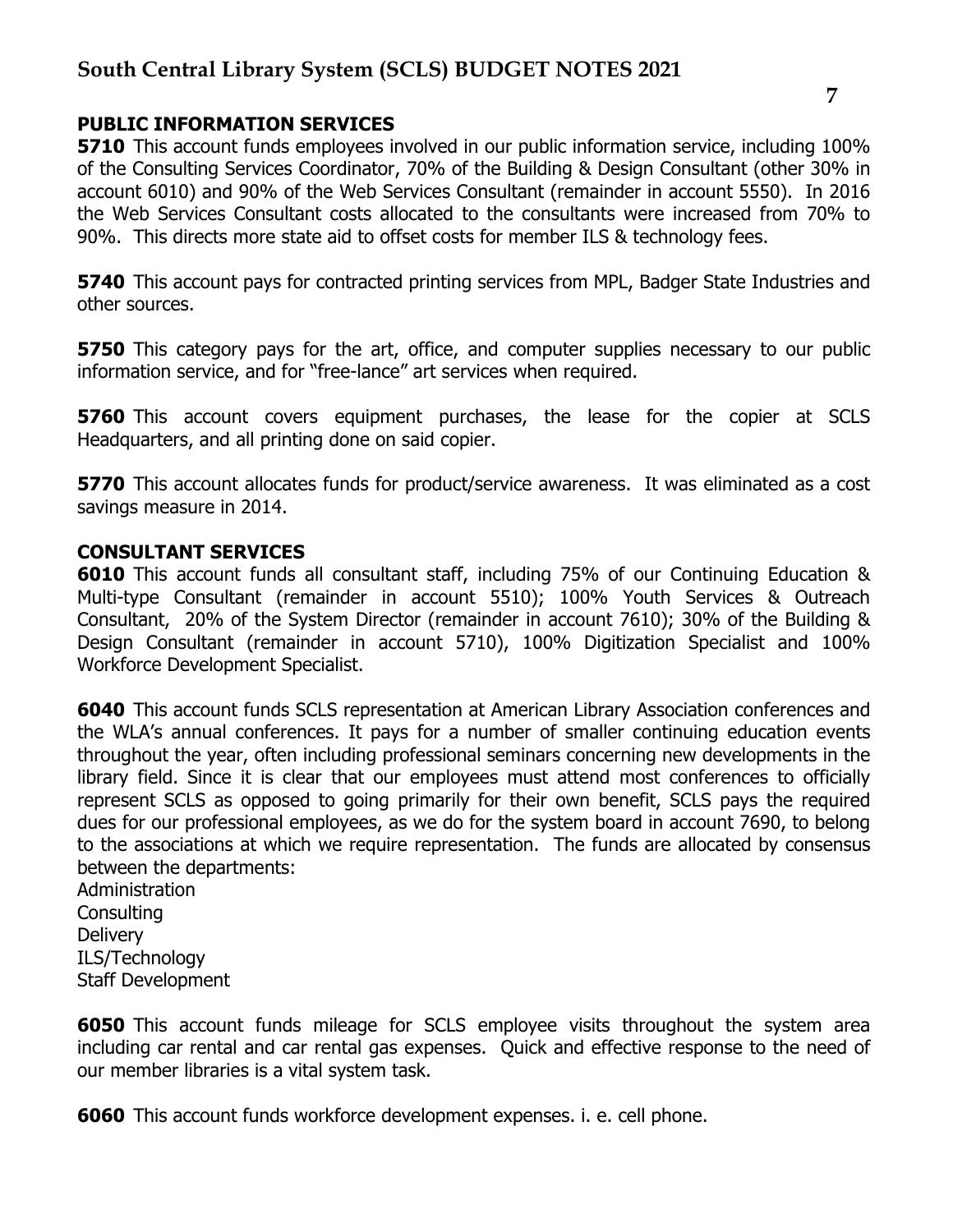6070 This account funds digitization expenses.

#### GREEN COUNTY LIBRARY SERVICES

6210-6340 In 2020 SCLS discontinued its role as fiscal agent for Green County library funds.

#### SAUK COUNTY LIBRARY SERVICES

6610-6700 In 2020 SCLS discontinued its role as fiscal agent for Sauk County library funds.

#### CONTINUING EDUCATION & PROFESSIONAL DEVELOPMENT

7010 Each year SCLS produces a number of continuing education and training programs for member libraries. Some of these are annual events. Others are developed in response to current needs, and cover various "hot" topics in the library world. Still others provide the "hands on" training our members require to cope effectively with new technologies. Although we provide much of this training ourselves, in some cases outside presenters are required. The account also pays for CE related software: GotoWebinar; PBwiki; Vimio; and half of Evanced (other half in 7752). The CE consultant uses this account for program expenses like coffee and name tags.

**7030** The SCLS owns and maintains a small collection of books and other materials in specialized areas of librarianship such as building and furnishing libraries, fund raising, children's services, and library administration. These materials are utilized by staff and are checked out by member libraries.

**7050** Many book reviewing resources and technical library periodicals are beyond the budgets of smaller member libraries. SCLS therefore subscribes to a number of publications and routes them to libraries to cut costs for all. In some cases a periodical may only be obtained if SCLS is a member of a specific organization, so this account covers institutional dues as well as subscriptions. SCLS also subscribes to on-line services to provide access to specialized and current information i.e. Foundations in Wisconsin Online.

**7070** Our member library directors are required by state law to seek continuing education in order to maintain their statutory certification, upon which their continued employment depends. This account allows directors, library staff members, and trustees to attend continuing education events produced by agencies other than SCLS. This has been a highly popular program, and because we ask participants to share what they learn with other member librarians, it has vastly increased the quantity of new expertise available in our area. It is especially important to smaller member public libraries, because many of them have little or no access to local funds for continuing education purposes. Also many directors from smaller member public libraries are not able to afford WLA memberships for themselves so memberships are paid from this account up to \$100.00 per director or their designee.

**7090** The costs of producing events include name tags, flip chart paper, coffee, etc. This account covers these expenses for many system meetings i.e. All Directors and SCLS Board of Trustees meeting food.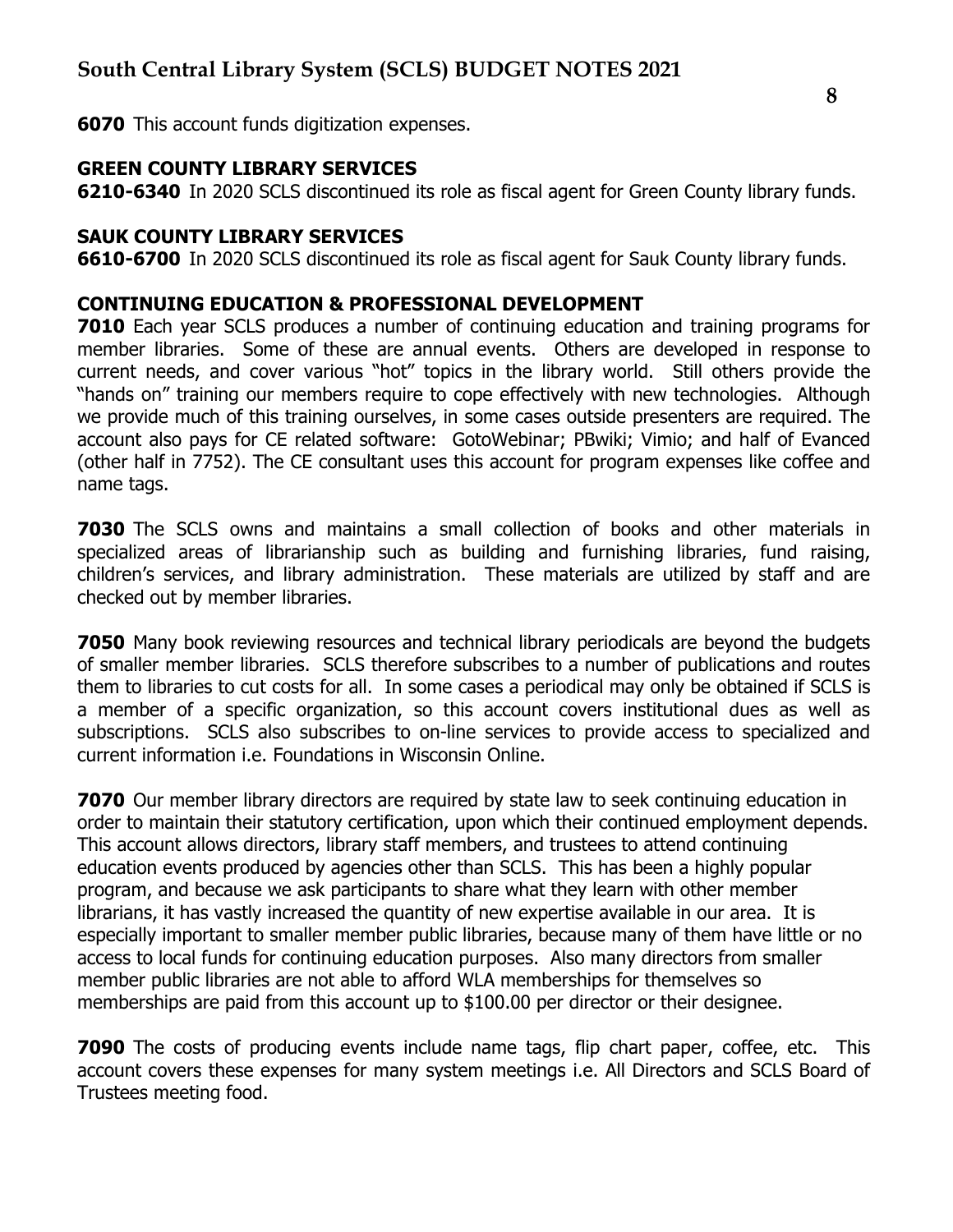#### DELIVERY AND MATERIALS CONTROL

**7210** This account covers the expenses of operating our delivery vehicles including fuel, repairs, oil changes, routine maintenance checks, tires, parking expenses, and van cell phones. New vehicles help reduce the maintenance budget as they are under warranty and need less service than current older models.

**7220** This account funds delivery employees' salaries, ranging from the Delivery Services Coordinator to hourly drivers/sorters.

**7260** This account insures our vehicles and their cargos against most forms of loss. It also pays the workers compensation insurance for delivery personnel, as well as bonding for drivers, since they have keys to member libraries and carry valuable cargos.

**7270** Items purchased from this account include delivery bins, flatbed trucks, carts, shelves for sorting, removable labels, delivery post-its, office supplies, and tech equipment.

**7280** This fund represents the sum required to purchase new and used delivery vans. We typically need to replace each van after approximately 8-10 years of service (usually at 300,000 to 400,000 miles). Proceeds from the sale of older vehicles go into account 4150. New vehicles are also outfitted with interior cargo applications (bulkheads, matting, and surfaces) and decaling to the exterior.

**7290** This account funds delivery service contracts with outside vendors due to cost effectiveness or to reach locations not logistically feasible from our Madison delivery hub.

**7295** This account pays for the annual rental cost for our delivery facility, as well as utilities, security, and maintenance.

**7297** This account is for the startup of a new delivery hub in Marathon County.

#### PROGRAM DEVELOPMENT

**7430** Provides funding for members' youth literacy programs.

7440 This category was eliminated and funding shifted to 7430 in 2016.

**7450** Tens of thousands of bookmarks, flyers, certificates, and activity sheets for our summer library program are paid from this account, as well as manuals and story props.

**7460** This account was eliminated as a cost savings measure.

**7470** This account serves as a discretionary fund enabling our Youth Services and Outreach Consultant to help our member libraries undertake new and creative programs as ideas and needs arise.

**7475** The primary use of this account is to purchase equipment, software or fund projects for use by member libraries. Examples include replacing equipment for the wireless labs, and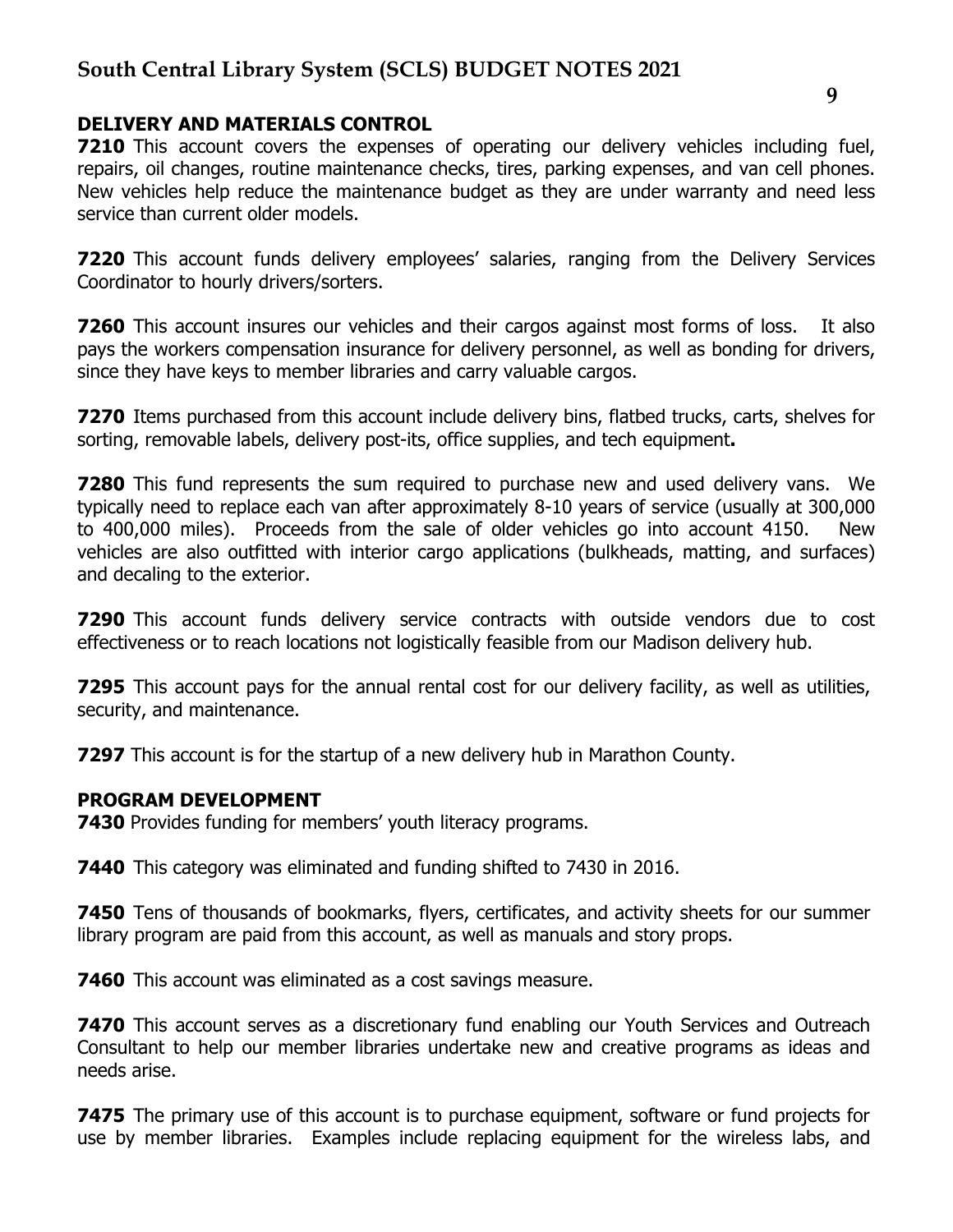funding upgrades and maintenance of the gadget packages and maker kits used by member libraries. It is also to be used for any equipment SCLS technicians need to purchase when investigating new services like tablets.

### ADMINISTRATION AND COORDINATION

**7610** This account funds 80% of the System Director position (the remaining 20% in consulting account 6010), 100% of the HR & Finance Coordinator and the Office Manager positions.

7650 (7646, 7651-7654) This account pays for 10,374 sq. ft. of leased space at 4610 S. Biltmore Lane, which houses the SCLS technology services staff, consulting staff, administrative staff, computer server room, meeting rooms, and the WLA. The sum includes the lease amount for our space, our share of central costs, and funds for utilities, janitorial services, offsite storage and any required tenant alterations. The WLA offsets a proportionate share of the cost in this account.

**7655** This account pays for all the general office supplies used by SCLS staff including paper.

**7666** This account tracks the "honor" snacks and soft drinks used by staff and guests at the SCLS Headquarters.

7670 This account pays for the telephones used by SCLS staff, as well as the fax and secondary internet connection used by staff.

**7680** This account pays the postage for the documents, newsletters, invitations sent out to board members and member libraries. In 2021 we will be transitioning newsletters to email for a time and cost savings.

**7690** This account pays for the travel of SCLS trustees to and from SCLS board and committee meetings and funds one representative at the annual American Library Association's National Library Legislative Day in D.C. Trustees are reimbursed at the same rate as SCLS employees. It pays the WLA memberships for the SCLS Board of Trustees. SCLS does not pay for trustee registration to attend WLA conferences.

7700-7704 This account funds health, life, dental, and income continuation insurance. Member library funds are used to pay a portion of these expenses for technology services staff. This account includes projected increases in health and life insurance premiums. A 2% projection of cost increase is being used for all insurances except dental which is 0%. The income continuation insurance is not funded due to a premium holiday.

**7710** This account represents the required employer's portion of the Wisconsin Retirement System fund. We project an increase from 6.7% to 7%.

**7720** SCLS pays the employer's portion of social security. Member library funds are used to pay a portion of these expenses for technology services staff.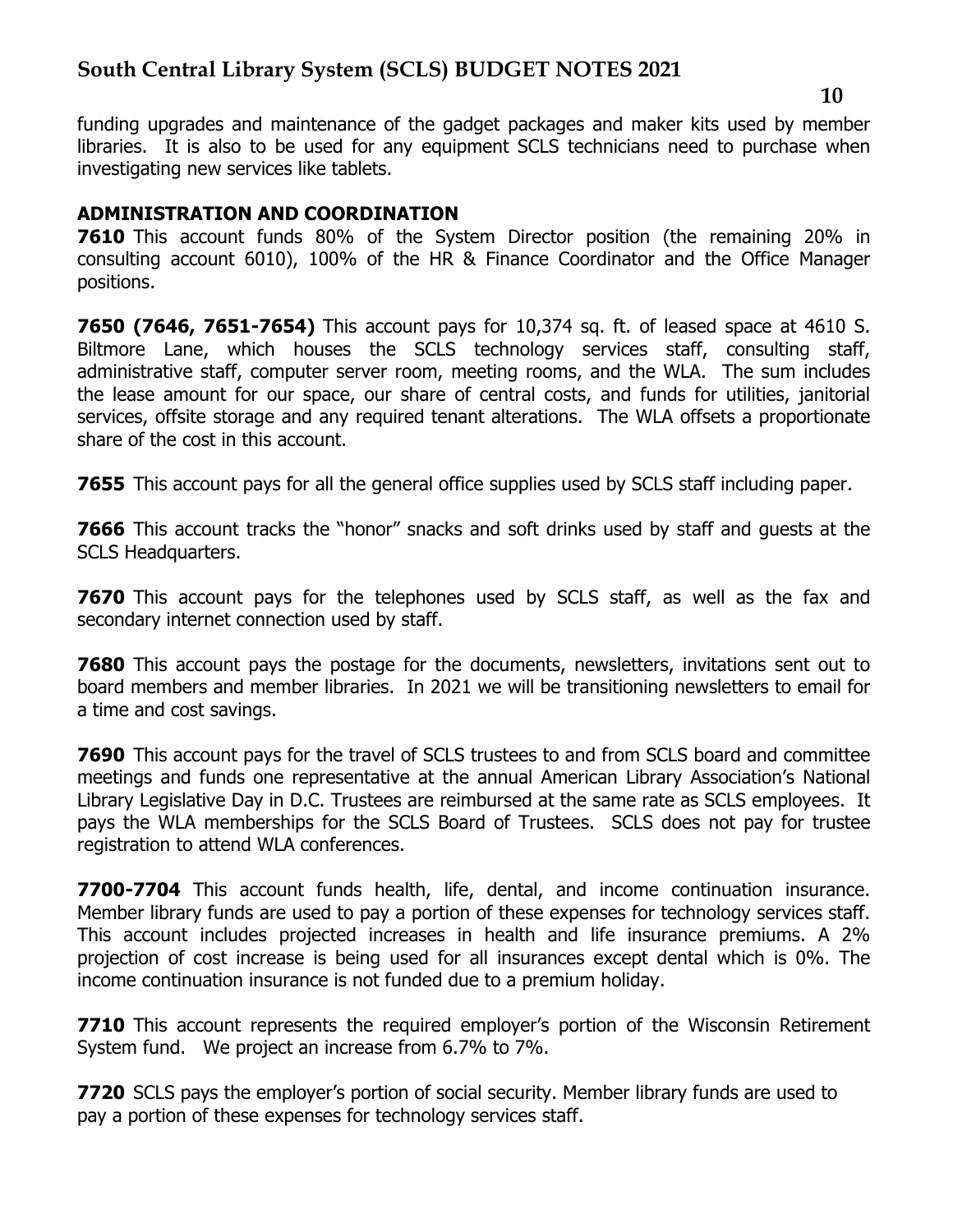**7730** This category insures all SCLS office property, bonds key employees and board members, and pays for worker's compensation for non-delivery employees. It includes cyber liability insurance, employment practices, property, and executive liability.

**7735** This account pays for the cost of individual unemployment charges.

**7740** This account pays for the independent audit of SCLS finances, as required by state law.

**7745** This account is for any needed contracted services, i.e. outside consultant services. National Change of Address verification of patron addresses, SSL certificates and web hosting.

**7750** This account pays for a monthly independent review of our bookkeeping via QuickBooks, along with charges paid to Intuit for QuickBooks payroll services.

7751 This account pays for the Flexible Spending Account (FSA) administrative fees.

**7752** This account is used for expenses related to SCLS in-house/staff purchases of new computers, software and peripheral devices including SCLS meeting room laptops. Some of the money is used to purchase new software, annual web-based software i.e. Tableau, Typepad, Survey Monkey, Zoom, Slack, Form Assembly; half of Evanced and upgrades for other programs. Technology recycling costs are also included in this account. Any additional expense (not delivery equipment) not budgeted will be taken out of carryover. The coordinators for technology and consulting review this line item.

**7760** This account is used to pay for purchase and repair of all SCLS non-PC office equipment such as meeting room projectors, screens, and office furniture as required. The Finance Coordinator and Director review this line item.

**7771** This account represents the bank fees paid to First Business Bank to manage the SCLS Fixed Income Portfolio.

**7772** This account was eliminated.

8010 As SCLS has no parent body to turn to in times of emergency need; it must be prepared to cover all unexpected costs and current liabilities. The 2021 starting balance is estimated by taking the 2020 starting balance minus 2020 expenditures. SCLS maintains one General Carryover Fund that combines any net profit resulting from unanticipated sources of revenue or from underspent expense accounts in the departments of Delivery, Consultants and Administration.

8011 This sum represents projected bank service fees for our business checking accounts.

8015 This account is used to pay any necessary legal fees for policy and contract review.